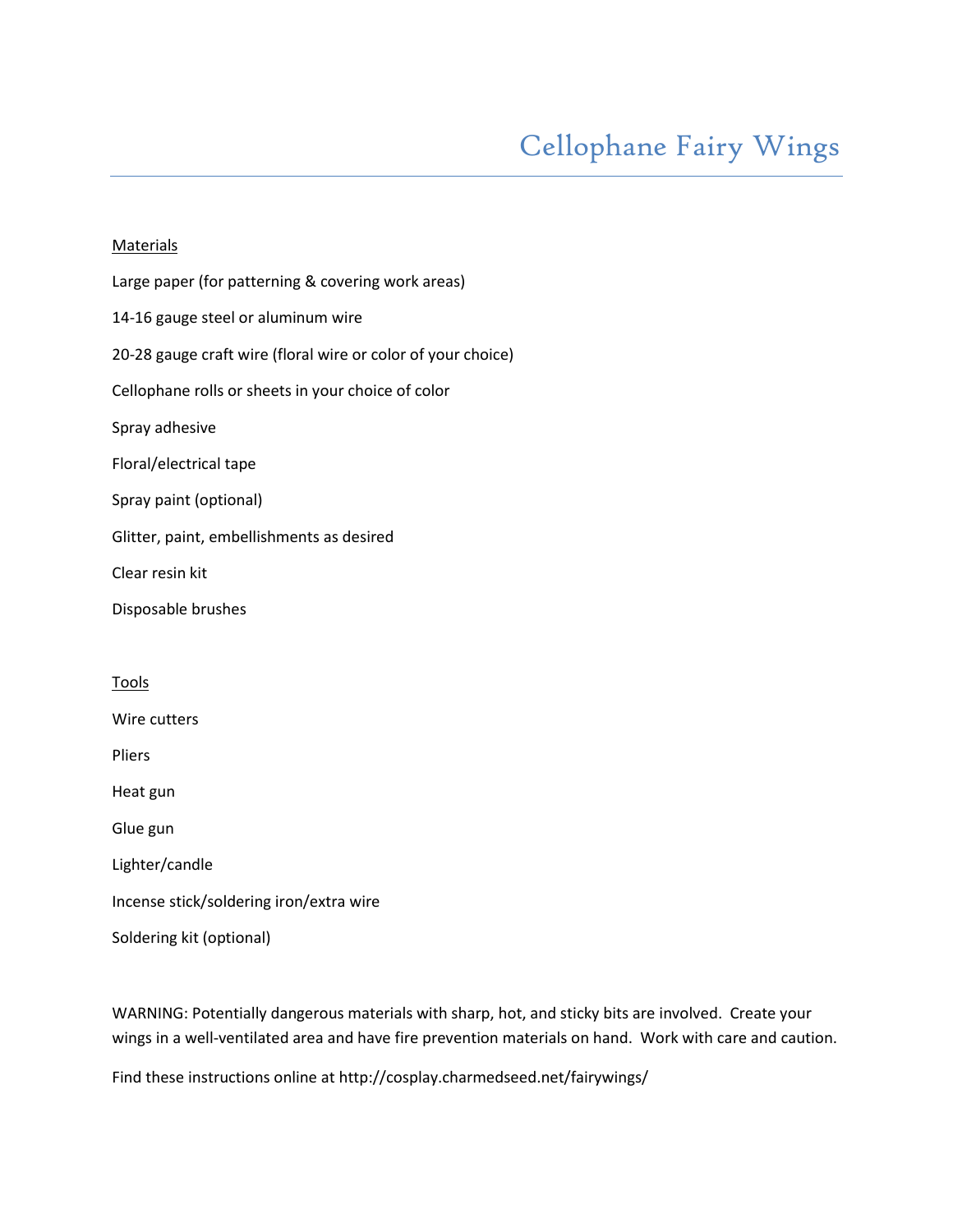## Section One: Wing Frame

Use a large piece of paper to sketch out a pattern for your wings. The outer edge of your wings won't need wire, so keep in mind designing them like the veins of a leaf or actual insect wings.



*Image source: http://www.officialpsds.com/Fantasy-Fairy-Wings-PSD85328.html*

Keep your frame flat as you design, this will help when applying the cellophane later.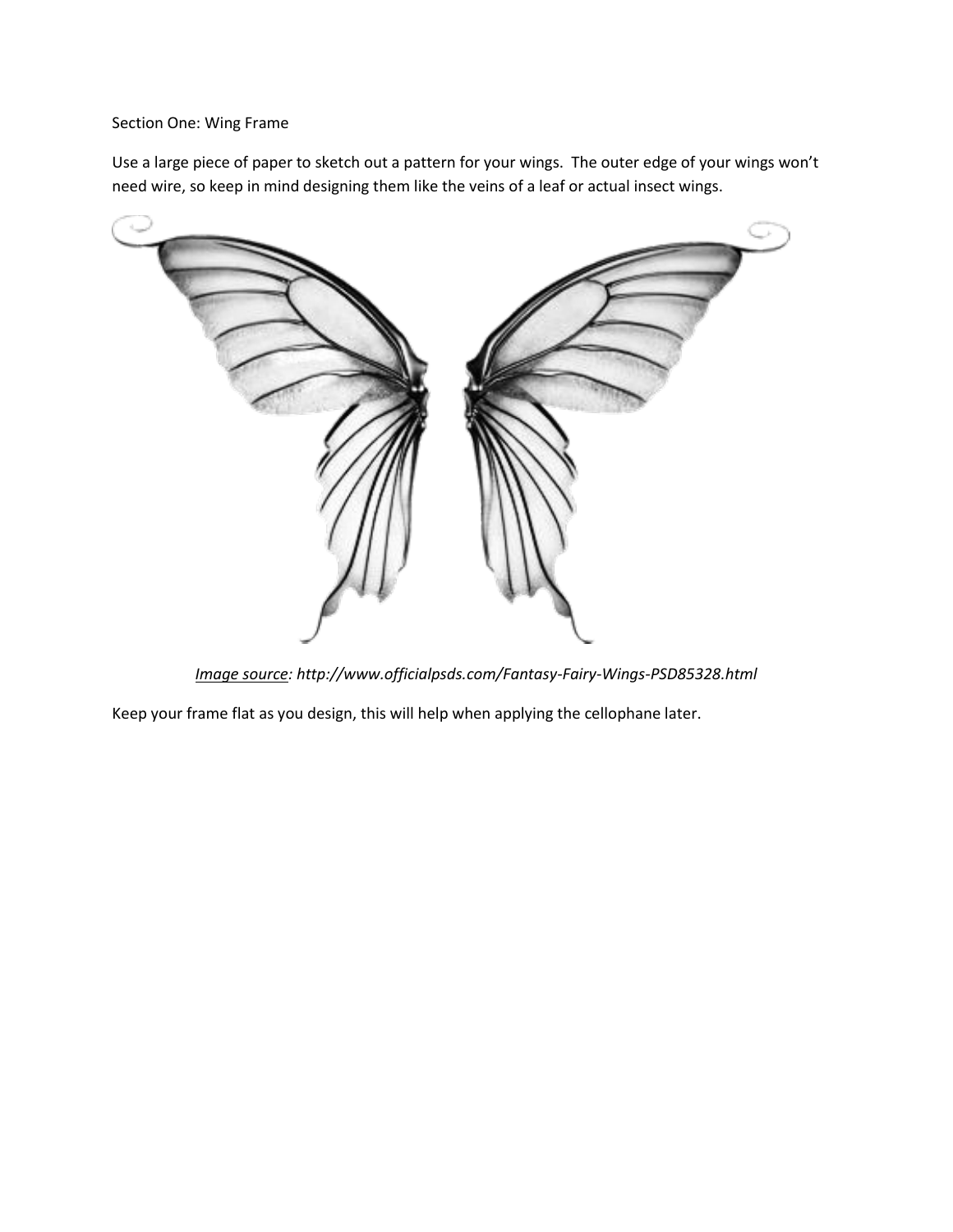Start with a square base. A square center base helps the wings to sit flat on your back.



Add in all major veins and branches. Attach with additional smaller-gauge wire or use solder (or both!).



You can choose at this point to cover your wing frame with floral tape or spray paint to get a uniform color.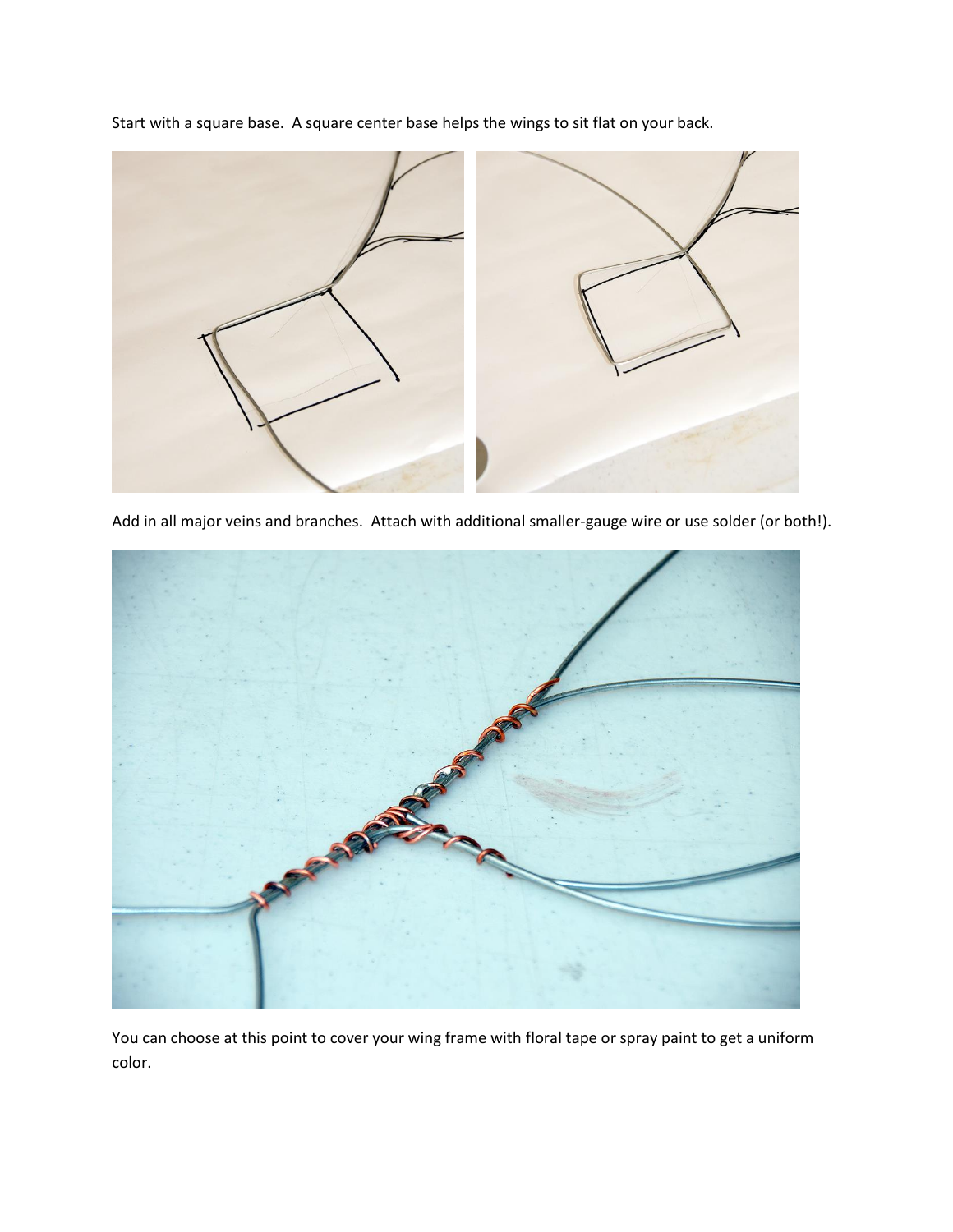## Section Two: Cellophane Cover

Cut two pieces of cellophane to 'sandwich' one wing.

With the 'bottom' side under the frame, spray one layer of adhesive and add glitter, sparkles, additional cellophane if desired. If you add additional material, lay down another layer of adhesive.

Carefully apply your second piece of cellophane over the top, making a 'sandwich' of cello-wire-cello.

Use an Exacto knife to trim around the edges of the wings. Remember to leave cellophane for where your "open" wing edges will be. Leave 2-3 millimeters past the edge of the wire.

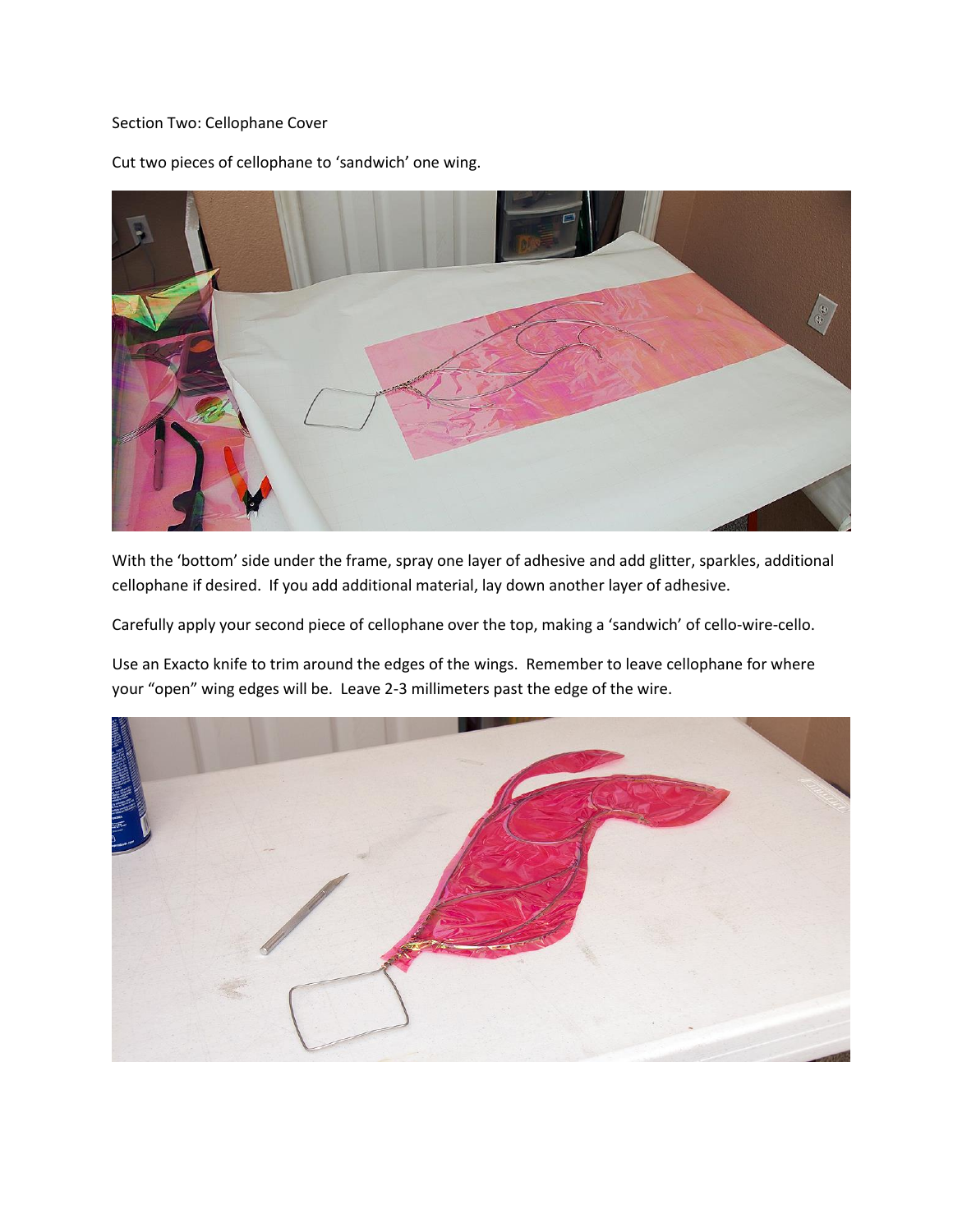Once the edges are trimmed down, now is the time to heat-stretch and melt the edges. Use your heat gun or a hairdryer on high heat & low air. You'll see the cello start to tighten up. Be cautious – if you heat too much in one space, the cello will melt.



To secure the edges onto the wire use hot glue, a candle, or I prefer a small butane torch (such as the Bernzomatic Micro Torch – it also doubles as my soldering iron). Again, work slowly and with caution. If you melt away too much plastic, you can patch the space with a little hot glue.

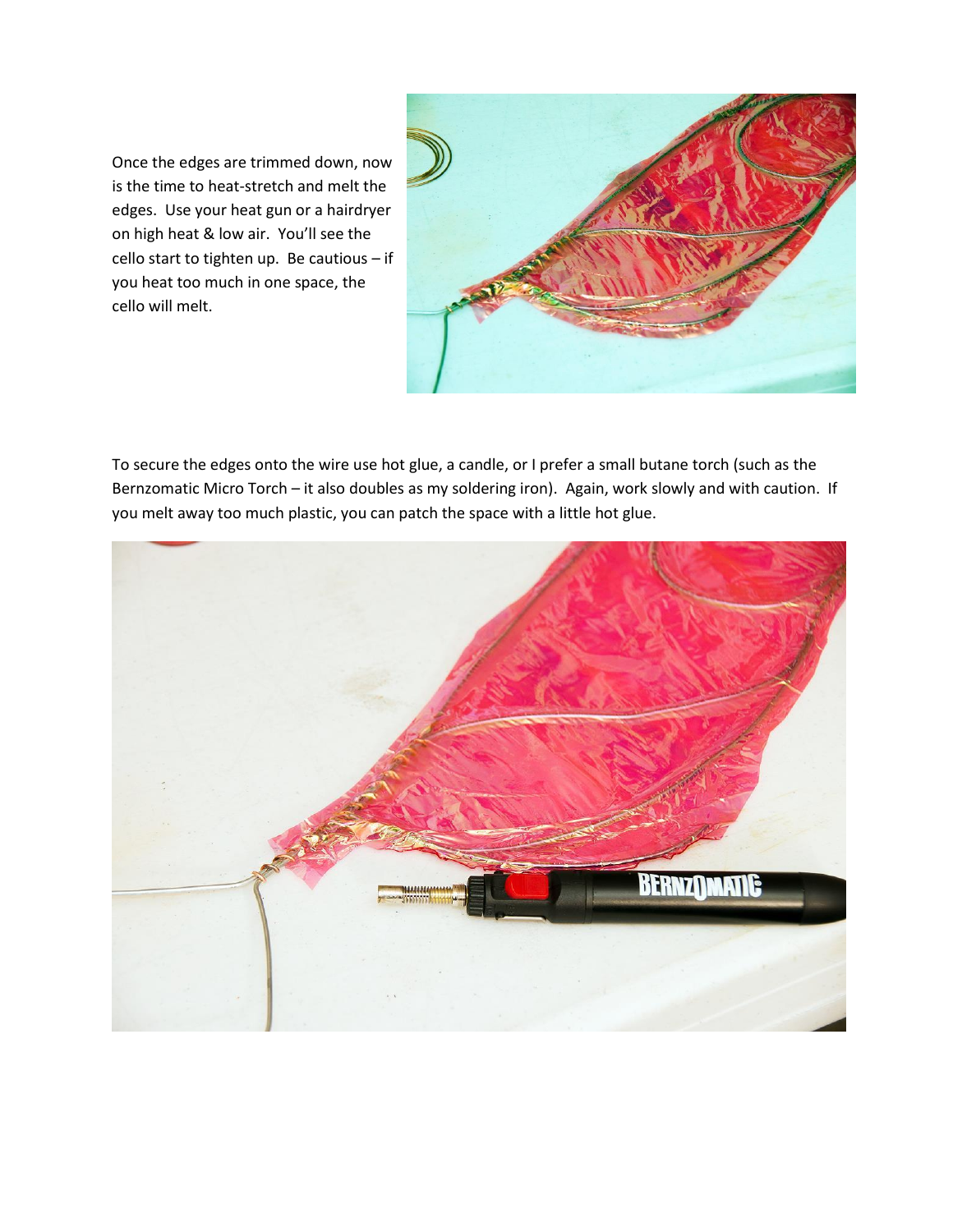Section Three: Details

Now you have your base wings securely on your wing frames. Now's your chance to make them really unique and organic. Reminder, you should be in a well-ventilated area and have fire safety equipment nearby.

Use your heating tools to poke holes into the wings and to make the edges more organic. You can heat pieces of wire (hold with a glove or something to protect your hands), use an incense stick, or the butane torch to alter your wings. Do as much or as little as you like!





Add more glitter, gems, flowers, etc as you like at this stage. Have fun!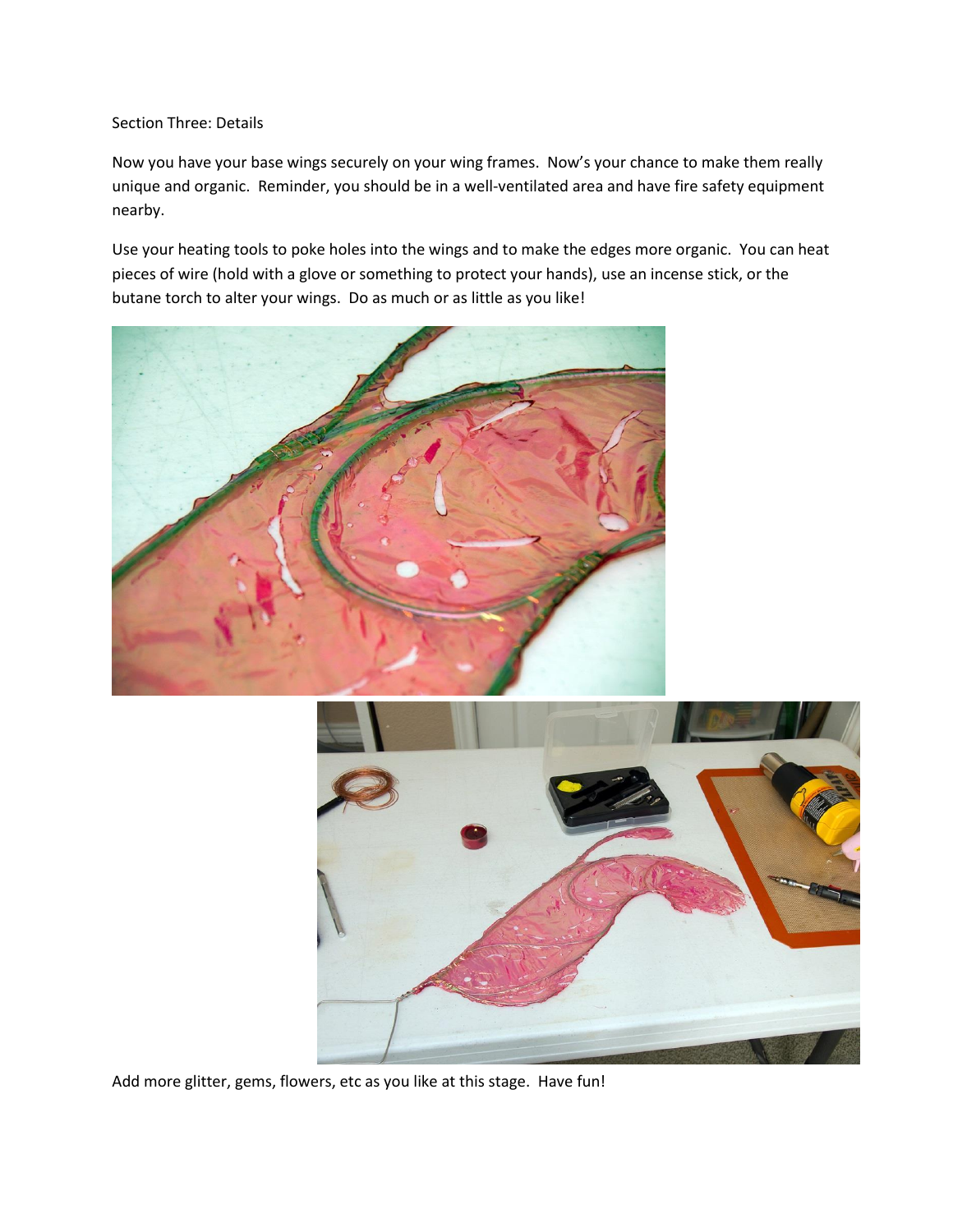Section Four: Resin Application

If you want to make your wings REALLY strong, coating them with resin will do just that. This is optional – the wings are perfectly functional without resin.

For this portion you will need a covered and well-ventilated area, like a garage. Resin makes massive amounts of fumes – please do not do this indoors. Be sure all your heated tools are extinguished.



An 8 ounce resin kit should cover most sets of wings. Prepare your working space by covering the floor with a soak-proof drop cloth to catch the drips. Clamp or clip your wings to a base so they 'hover' as flat as possible.

Follow the manufacturer's instructions to prepare your resin. Once ready, pour and brush to evenly apply the resin to one side of your wings (front and back, that is). Wait to dry (usually 8 hours or so) then flip wings and repeat. Wait 72 hours before wearing.